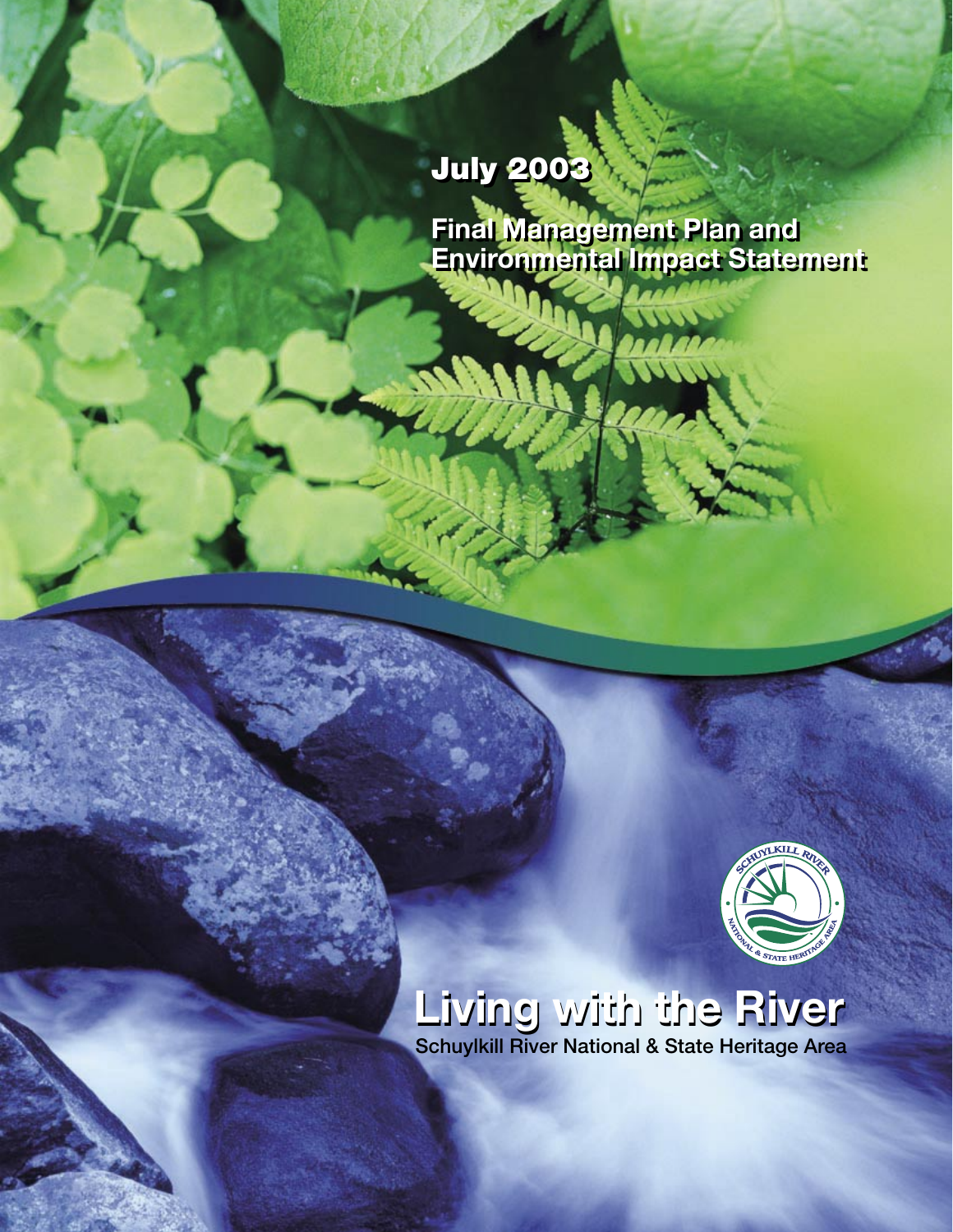

## July 2003

# **Living with the River**

**Schuylkill River National & State Heritage Area**

## **FINAL MANAGEMENT PLAN AND ENVIRONMENTAL IMPACT STATEMENT**

## **Management Organization**



*Schuylkill River Greenway Association 140 College Drive Pottstown, PA 19464 484-945-0200 www.schuylkillriver.org*

**Lead Agencies:**



*National Park Service*



*Pennsylvania Department of Conservation and Natural Resources*

**Prepared by:**

*Wallace Roberts & Todd, LLC Economics Research Associates History Now*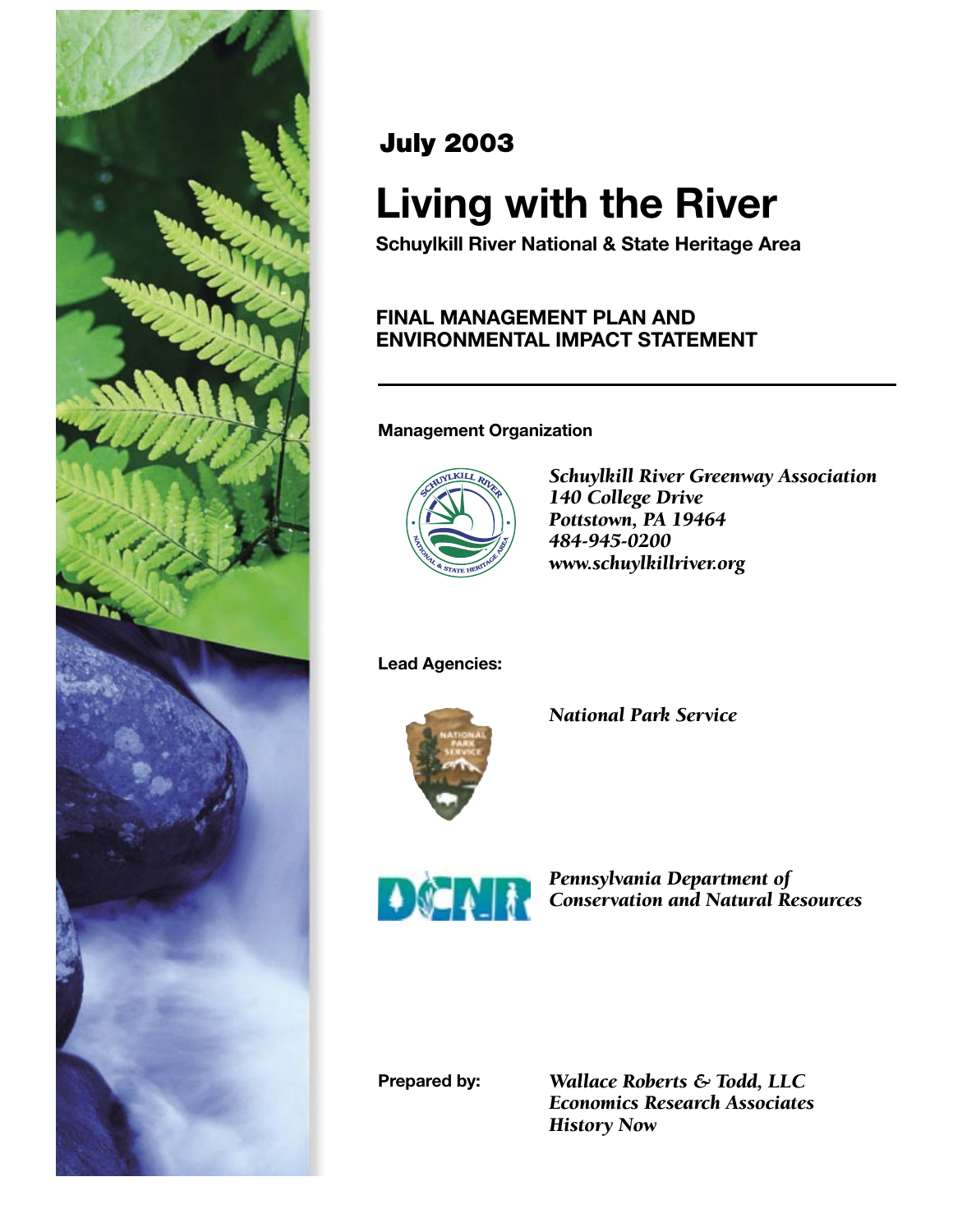# **Living with the River**

**Schuylkill River National & State Heritage Area**

**Schuylkill River**

**Greenway Association:** *Kurt D. Zwikl, Executive Director Dixie F. Swenson, Former Executive Director*

**Board of Directors:** *Hannagert Hartman, President Ronald C. Downie, Vice President Alice W. Ballard, Secretary Mark T. Major, Treasurer*

> *Laurie Actman Barbara Cohen Jane L.S. Davidson John A. Koury, Jr. Christy Martin Carl V. Raring David Schmit Rita Stevens Dennis DeMara, Ex-Officio*

#### **Lead Agency Contacts:** *Peter Samuel*

*National Park Service, Northeast Region 200 Chestnut Street - 3rd Floor Philadelphia, PA 19106 215-597-1848*

#### *Timothy D. Keptner*

*Pennsylvania Department of Conservation and Natural Resources Rachel Carson State Office Building P.O. Box 8475 Harrisburg, PA 17105-8475 717-783-0988*

This report was accomplished with assistance from the National Park Service, U.S. Department of the Interior. The statements, findings, conclusions, recommendations and other data in this report are solely those of the author and do not necessarily reflect the views of the U.S. Department of the Interior, National Park Service.

Funding assistance has been provided by the Pennsylvania Department of Conservation and Natural Resources through the Schuylkill River Heritage Corridor grant program administered by the Schuylkill River Greenway Association.

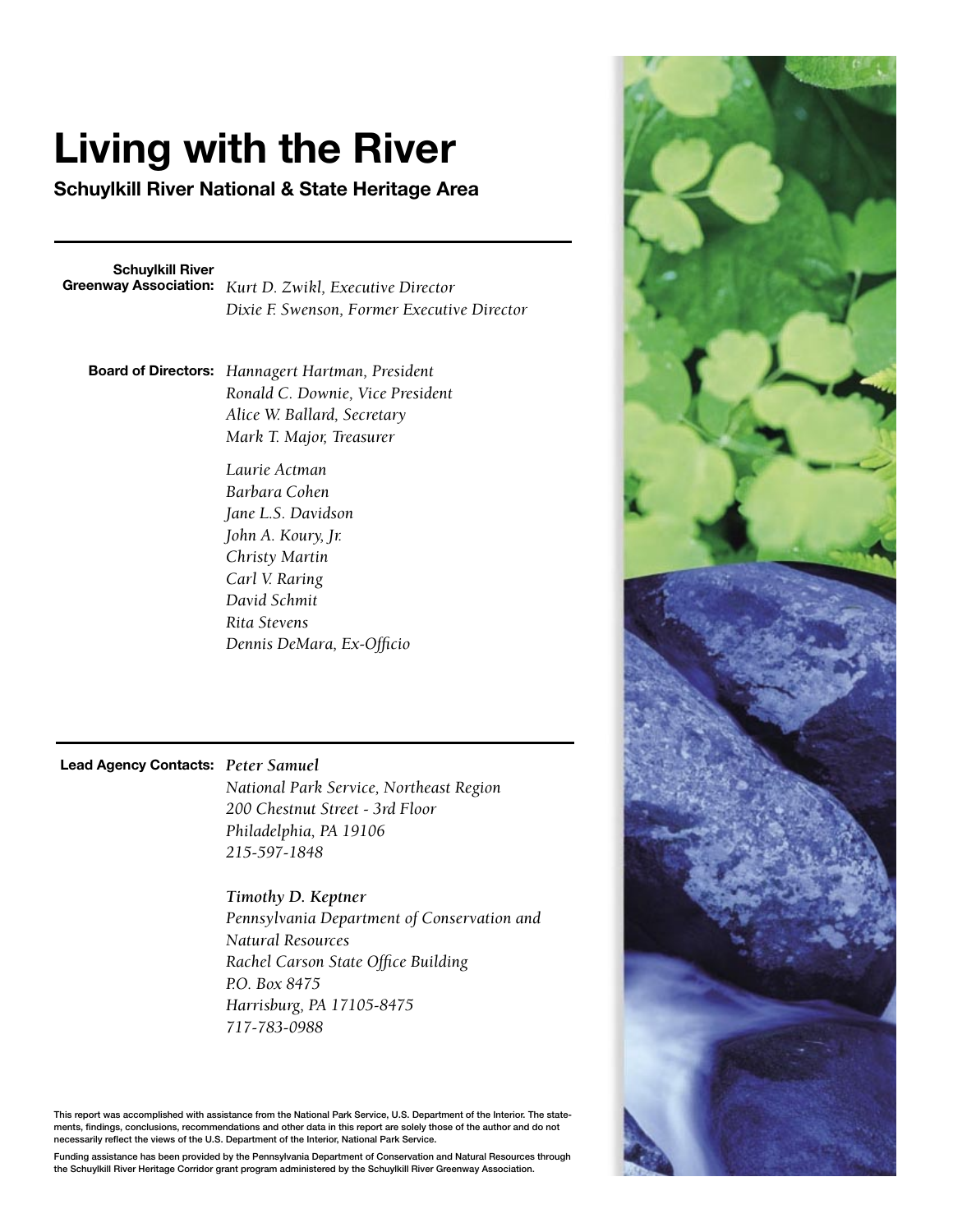

# **ACKNOWLEDGEMENTS**

*The efforts of all who contributed to this document are greatly appreciated, especially those individuals who agreed to serve on the following committees:*

| <b>Management Plan</b>                  | Dixie F. Swenson, Former Executive Director                                                              |
|-----------------------------------------|----------------------------------------------------------------------------------------------------------|
| <b>Steering Committee:</b>              | Jane L.S. Davidson, Heritage Preservation Coordinator,<br>Chester County Park sand Recreation Department |
|                                         | Dennis DeMara, Pennsylvania Department of Conservation<br>and Natural Resources                          |
|                                         | Joseph DiBello, National Park Service                                                                    |
|                                         | Mark T. Major, Schuylkill County Visitors Bureau                                                         |
|                                         | Kay Smith, Manayunk Development Corporation                                                              |
|                                         | Michael Stokes, Montgomery County Planning Commission                                                    |
| <b>Management Plan</b>                  | Laurie Actman, Greater Philadelphia First                                                                |
| <b>Task Force:</b>                      | Sheila Bello, Montgomery County Parks Board                                                              |
|                                         | Jennifer Bowen-Frantz, Orwigsburg Historical Society                                                     |
|                                         | Kate Damsgaard, French & Pickering Creeks Conservation<br>Trust                                          |
|                                         | Randy Frey, French Creek State Park                                                                      |
|                                         | Cyndie Fuhrer, Berks County Conservancy                                                                  |
|                                         | Micah Gursky, Tamaqua Borough Council                                                                    |
|                                         | Tracy Kay, Schuylkill Center for Environmental Education                                                 |
|                                         | Bob Layman, North Conventry Township Manager                                                             |
|                                         | Cynthia Lenhart, Hawk Mountain Sanctuary                                                                 |
|                                         | James Lewars, Daniel Boone Homestead                                                                     |
|                                         | Valerie MacDonald, Shenandoah Chamber of Commerce                                                        |
|                                         | Dale Mahle, Tri-County Chamber of Commerce                                                               |
|                                         | Bill Manner, Pennsylvania Department of Environmental<br>Protection                                      |
|                                         | Pat McKinney, Schuylkill Conservation District                                                           |
|                                         | Christine McNeil, East Vincent Township Supervisor                                                       |
|                                         | Barbara Pollarine, Valley Forge National Historical Park                                                 |
|                                         | Dorothy Pulcher, PECO Energy                                                                             |
|                                         | Bill Sanders, Hopewell Furnace National Historic Site                                                    |
|                                         | Doug Seiler, Greater Norristown Corporation                                                              |
|                                         | Gary Smith, Chester County Economic Development<br>Council                                               |
|                                         | GailTomlinson, Fairmount Waterworks Interpretive Center                                                  |
|                                         | Cathy Wegener, Berks County Heritage Center                                                              |
| <b>Dhoto Cradite</b> Gerry Bibiase: iii |                                                                                                          |

**Photo Credits:** Gerry Bibiase: iii<br>Dan Creighton: ix, viii top & middle, 1-8, 1-12, 2-13 bottom, 2-18 top, 2-26, 3-3, 3-30, 3-35<br>Cyndie Fuhrer, Berks County Conservancy: 2-17, 2-40, 2-41 bottom, 3-2 top, 3-42 *Janet Hartranft: i Hawk Mountain Sanctuary: 2-25 top Historic RittenhouseTown: 2-15 bottom, 3-16 top Greg Matkosky, United Studios of America: viii bottom, 1-3 bottom, 2-4 top, 2-10, 2-12, 2-15 top, 3-1, 3-6 bottom, 3-14 top, 3-16 middle, 3-18 top, 3-19, 3-21 bottom, 3-26 top, 3-31 Mill at Anselma: 2-20, 3-10 top Pennsylvania Environmental Council: 2-19 top, 3-43 Philadelphia Water Department: 3-17 bottom Jack Ramsdale: 1-10 bottom Schuylkill County Visitors Bureau: 3-11 bottom Russell Slocum: 3-40 Valley Forge National Historical Park: 1-7, 2-24, 3-6 top* Wallace Roberts & Todd, LLC: 1-4, 1-11 middle, 2-3 middle, 2-5 middle & bottom, 2-25 bottom, 2-28,<br>- 2-37 bottom, 3-4, 3-13 top, 3-14 middle, 3-15 bottom, 3-27 bottom, 3-37 bottom<br>Gerald Williams, courtesy The Conservation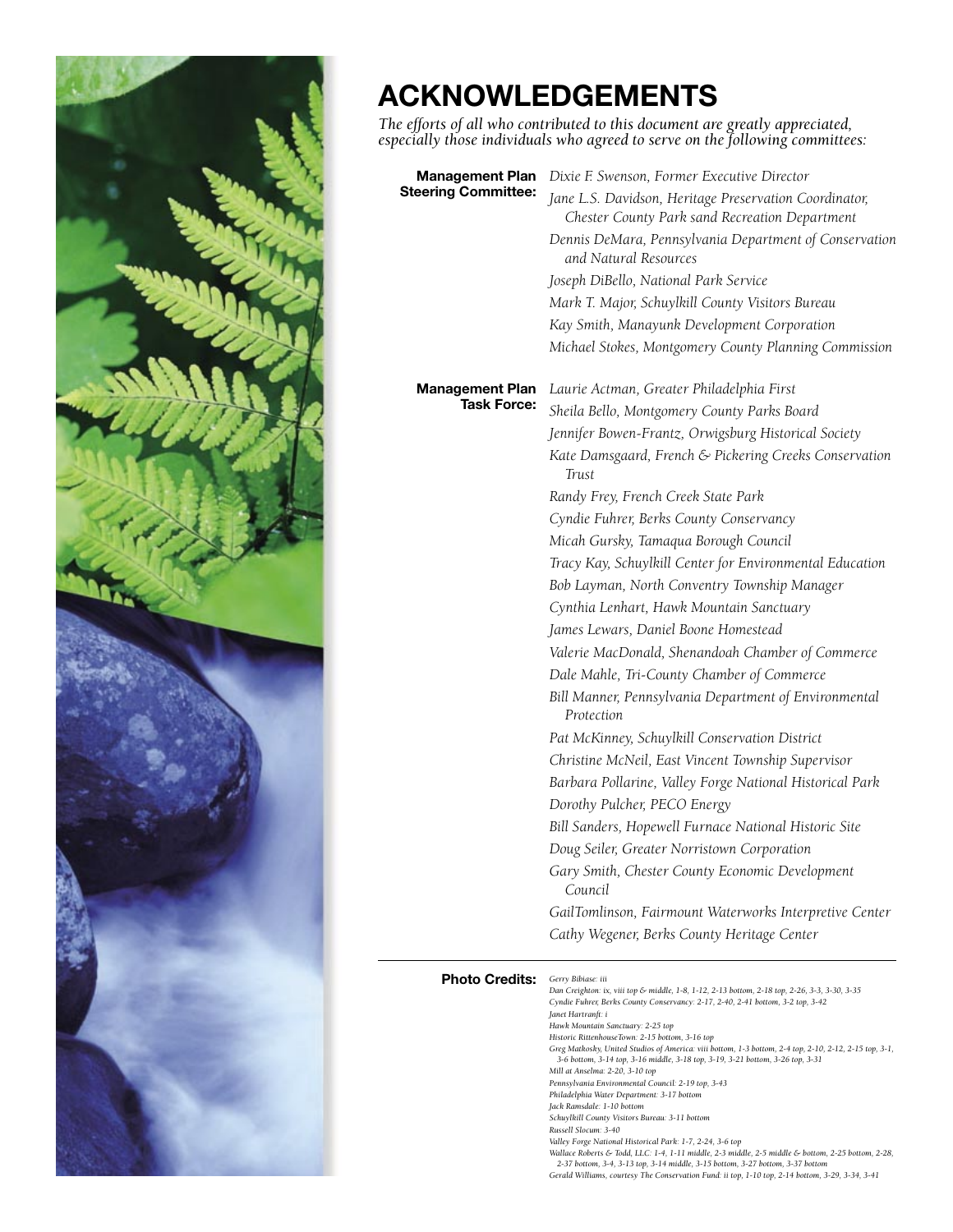## *TABLE OF CONTENTS*

| Page                                                  |  |
|-------------------------------------------------------|--|
|                                                       |  |
|                                                       |  |
|                                                       |  |
|                                                       |  |
|                                                       |  |
| 1.2.2 Relationship to 1995 Management Action Plan1-6  |  |
|                                                       |  |
|                                                       |  |
|                                                       |  |
|                                                       |  |
|                                                       |  |
|                                                       |  |
|                                                       |  |
| 2.1.4 Alternative D: Layers (Preferred and            |  |
| Environmentally Preferred Alternative) 2-7            |  |
|                                                       |  |
|                                                       |  |
|                                                       |  |
|                                                       |  |
|                                                       |  |
|                                                       |  |
|                                                       |  |
|                                                       |  |
|                                                       |  |
|                                                       |  |
|                                                       |  |
|                                                       |  |
|                                                       |  |
|                                                       |  |
|                                                       |  |
|                                                       |  |
|                                                       |  |
| 3.3.3 Other Regional Parks and Recreation Areas  3-38 |  |
|                                                       |  |
|                                                       |  |
|                                                       |  |
|                                                       |  |
|                                                       |  |
|                                                       |  |
|                                                       |  |
|                                                       |  |

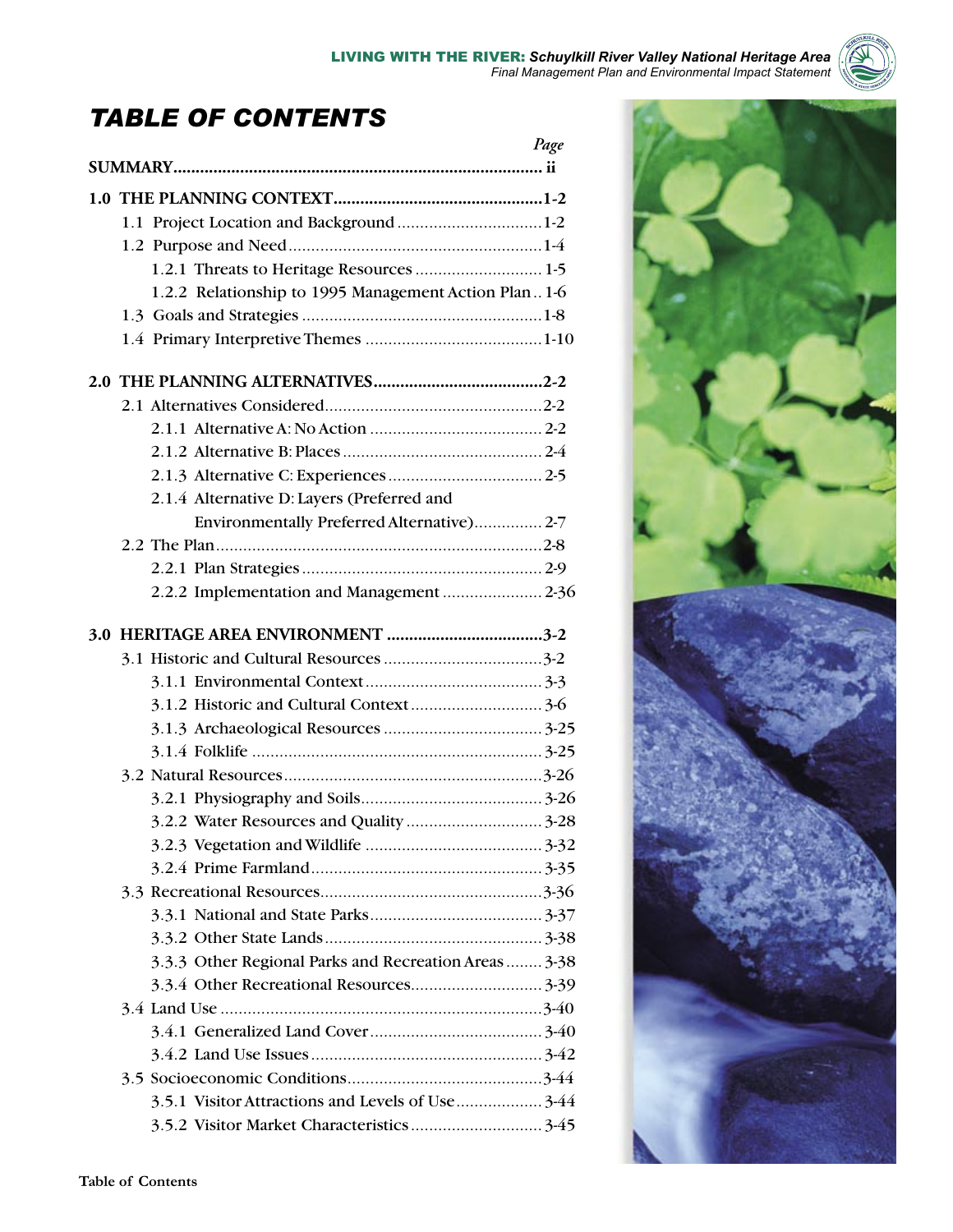



|                                                            | Page    |
|------------------------------------------------------------|---------|
| 4.0 ENVIRONMENTAL CONSEQUENCES 4-2                         |         |
|                                                            |         |
|                                                            |         |
|                                                            |         |
|                                                            |         |
|                                                            |         |
| 4.3 Impacts on Historic and Cultural Resources 4-15        |         |
|                                                            |         |
|                                                            |         |
|                                                            |         |
|                                                            |         |
|                                                            |         |
|                                                            |         |
|                                                            |         |
|                                                            |         |
|                                                            |         |
|                                                            |         |
|                                                            |         |
|                                                            |         |
| 4.5.3 Impacts on Developed and Developing Landscapes       |         |
|                                                            |         |
|                                                            |         |
|                                                            |         |
|                                                            |         |
|                                                            |         |
|                                                            |         |
|                                                            |         |
| 4.8 Irreversible and Irretrievable Commitment of Resources |         |
|                                                            |         |
| 4.9 Relationship Between the Local Short-Term Use of the   |         |
| Environment and the Maintenance and Enhancement of         |         |
|                                                            |         |
| 4.10 Energy Requirements and Conservation Potential 4-45   |         |
|                                                            |         |
|                                                            |         |
|                                                            |         |
| 5.0 THE PLANNING PROCESS: CONSULTATION AND                 |         |
|                                                            |         |
|                                                            |         |
| 5.2 Agencies and Organizations Consulted                   | $5 - 3$ |

| $\frac{1}{2}$ . There is a compared in the contraction in the intermediate in $\frac{1}{2}$ |  |
|---------------------------------------------------------------------------------------------|--|
|                                                                                             |  |
|                                                                                             |  |
|                                                                                             |  |
| 5.5 Summary of Steps Taken to Identify and Involve                                          |  |
|                                                                                             |  |
|                                                                                             |  |
|                                                                                             |  |